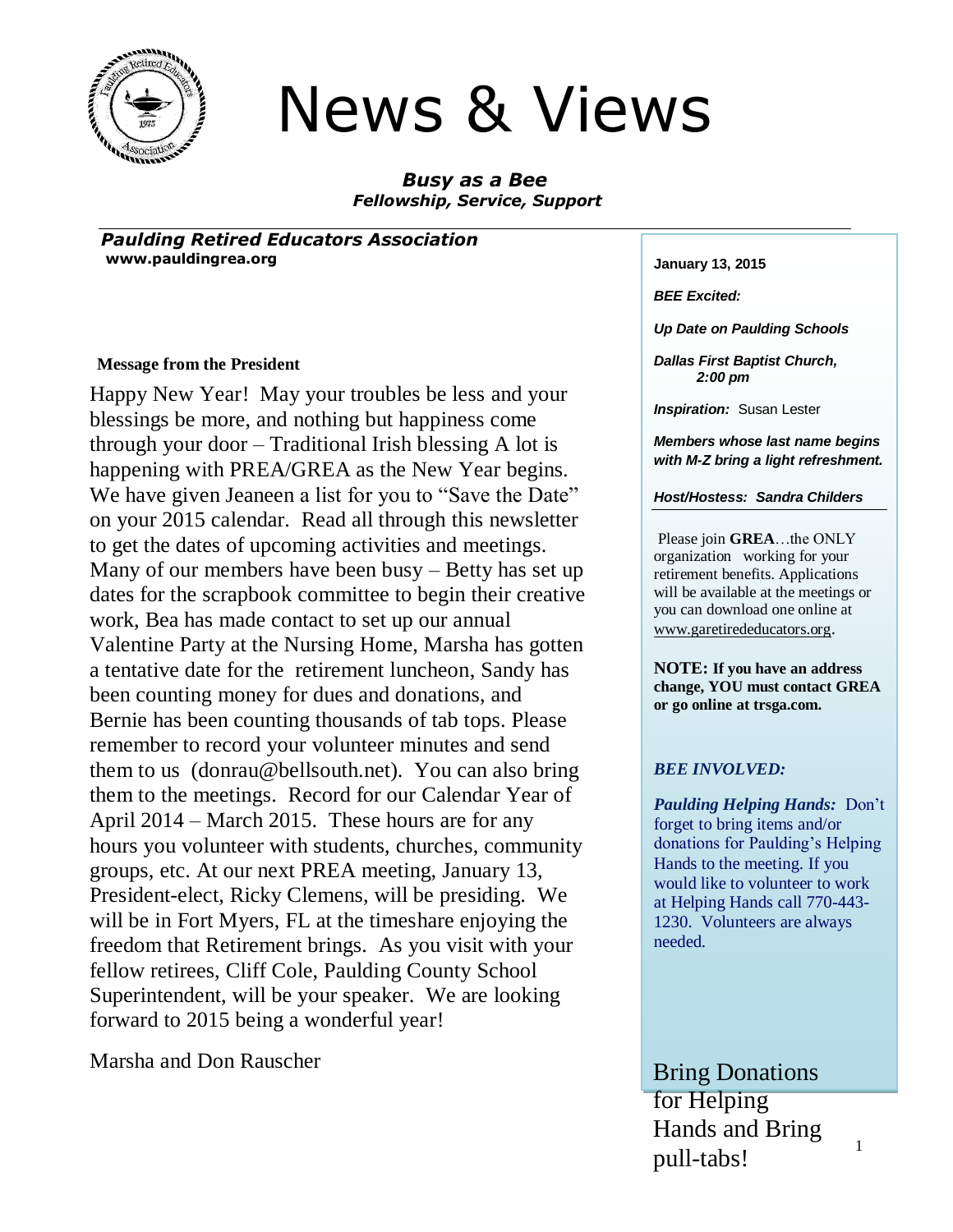#### *Scrapbook Items...*

Do you have photos of your volunteer activities? Have you received awards or recognitions? If so, please bring copies of these to the PREA meetings or send to Betty Vollenweider, Scrapbook chair. The scrapbook will be submitted March 2015!

All PREA members: please notify the organization by replying to Connie Tibbitts concerning any **publicity** you have received. Especially important are awards, recognition, or volunteering in the community.

## **What's the Buzz:**

PREA extends its deepest sympathy to the family of beloved teacher Bob Watson.

Best wishes go out to several with health concerns: Gloria Morris, Retha Tibbitts, Carolyn McTyre, Tina Rakestraw, and Russell Dickey

## **Handbook correction: Randy and Margaret Arnold's new phone number is 678-402-5784**



**Please let us know if you have news of any of our fellow Retirees that you would like to include in our PREA newsletters. Please send any email address changes or additions also! Just email Jeaneen at [geoljcamp@att.net](mailto:geoljcamp@att.net)**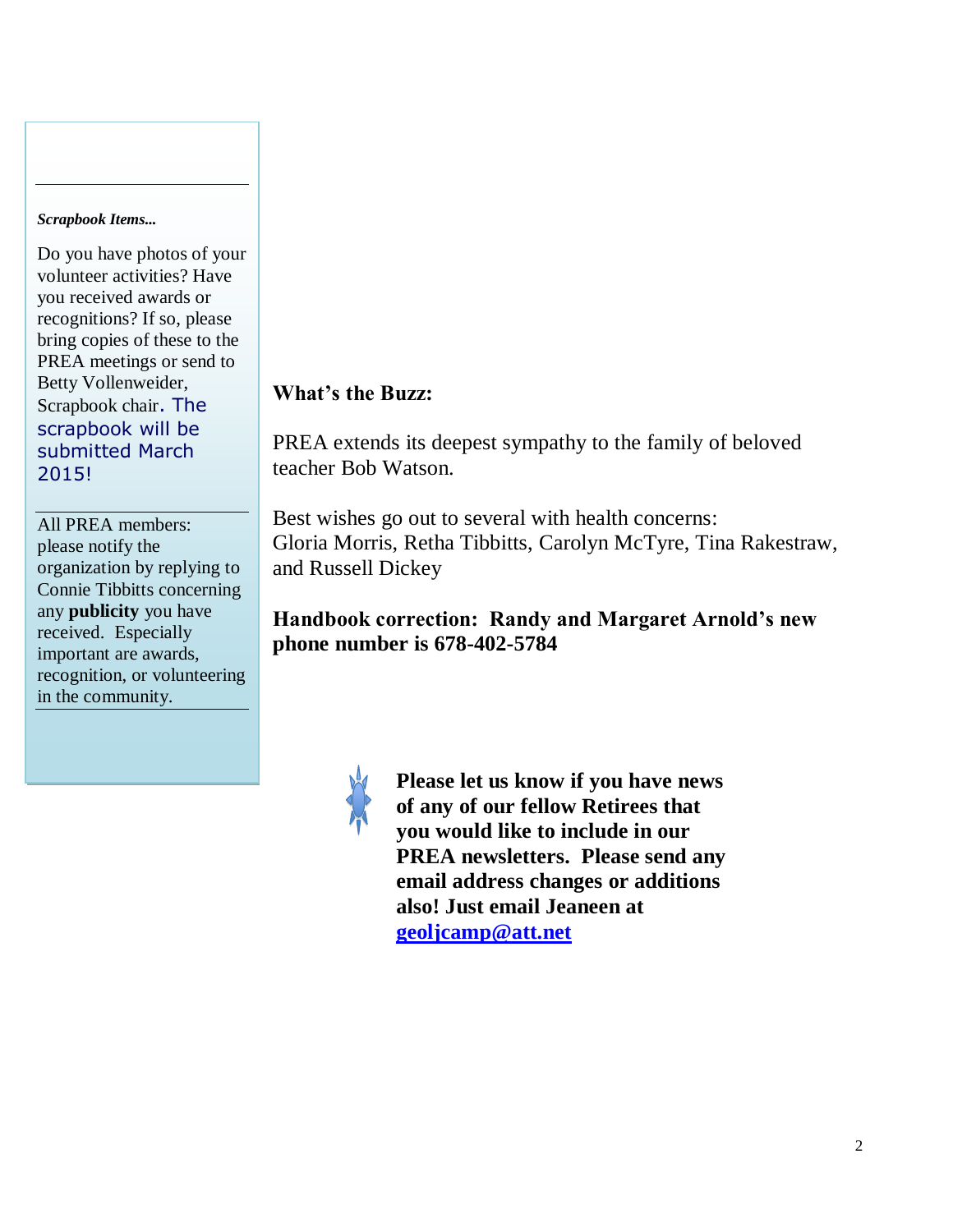As educators, why is membership in our professional organizations so important? At first glance, it may not seem like much, but we are so fortunate in Georgia to have one of the best retirement systems in the nation! In order to maintain this great status it takes support from all of us. We cannot depend on someone else to step up when things are in jeopardy…we need to be there ourselves. Our membership in PREA and GREA is a way we can show that we are united; we are willing to stand together with our fellow retired teachers to keep the system we have. Please check your membership status with PREA and GREA to make sure you are current….it is important and we miss you when you are not there. There are great times of fellowship and service so come be a part!

Margaret Arnold,

Membership Chairperson

#### **Worker Bees:**

Retirees make great volunteer! Make sure you continue to let us know your volunteer hours/we turn these into the state GREA office. Any hours from April 2014 to March 2015 may be turned in for this year.

\_\_\_\_\_Hours in Education/youth activities

Hours in health/community fields

\_\_\_\_\_Hours in other areas

Each meeting we hope to feature various activities our fellow retirees are participating in. We have soooo much time now!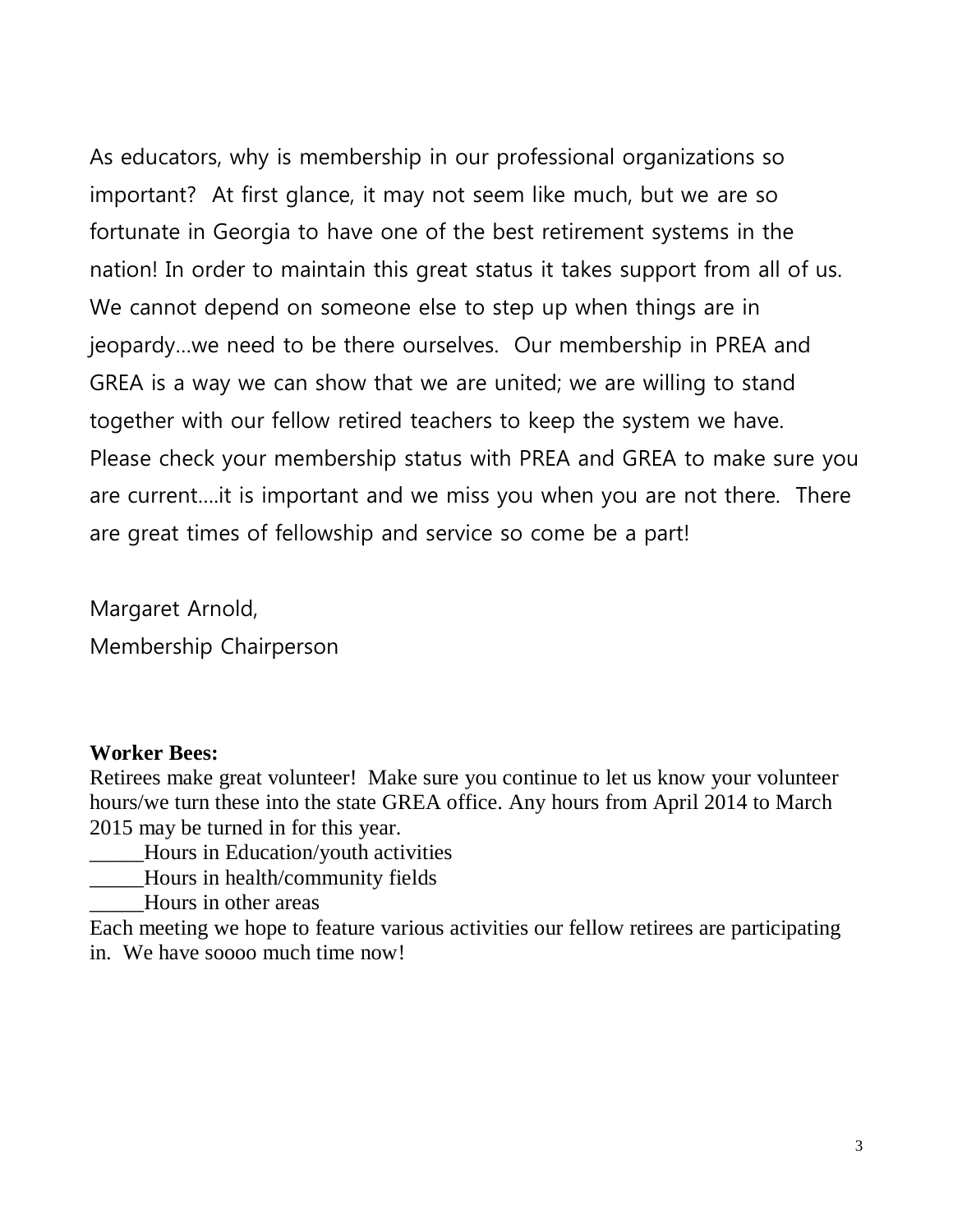#### **Buzzing Around:**

We are hoping to plan some fun "Road Trips" this year. Lots of people want to go places and would like others to drive or be with them. Let us know if you have any ideas for good trips. Cathy Amos is already working on a trip for us to the Carlos Museum at Emory University where she volunteers.

**Mark these Upcoming Events on your 2015 Calendar: January 13, 2015 PREA meeting at First Baptist Dallas 2:00 pm March 10, 2015 PREA meeting at First Baptist Dallas 9:00 am April 2, 2015 Cluster meeting and lunch at Cedartown. April 28-30 GREA Convention, Legacy Inn at Lanier Island, Buford GA.**

# **Helping the Hive:**

Bernie Booth, retired ROTC from Hiram High School is our Paulding Chapter Chair of this year's **Presidents Special Project.** We are collecting the tab tops from drink cans to donate to the Shriners Children's Burn Center. As last reported the number is up to 5,841 and still counting!!! So drink up and bring those tabs in as we continue to do what we do best, help children. Each chapter is asked to collect 10,000 tabs this year. We can do this!!